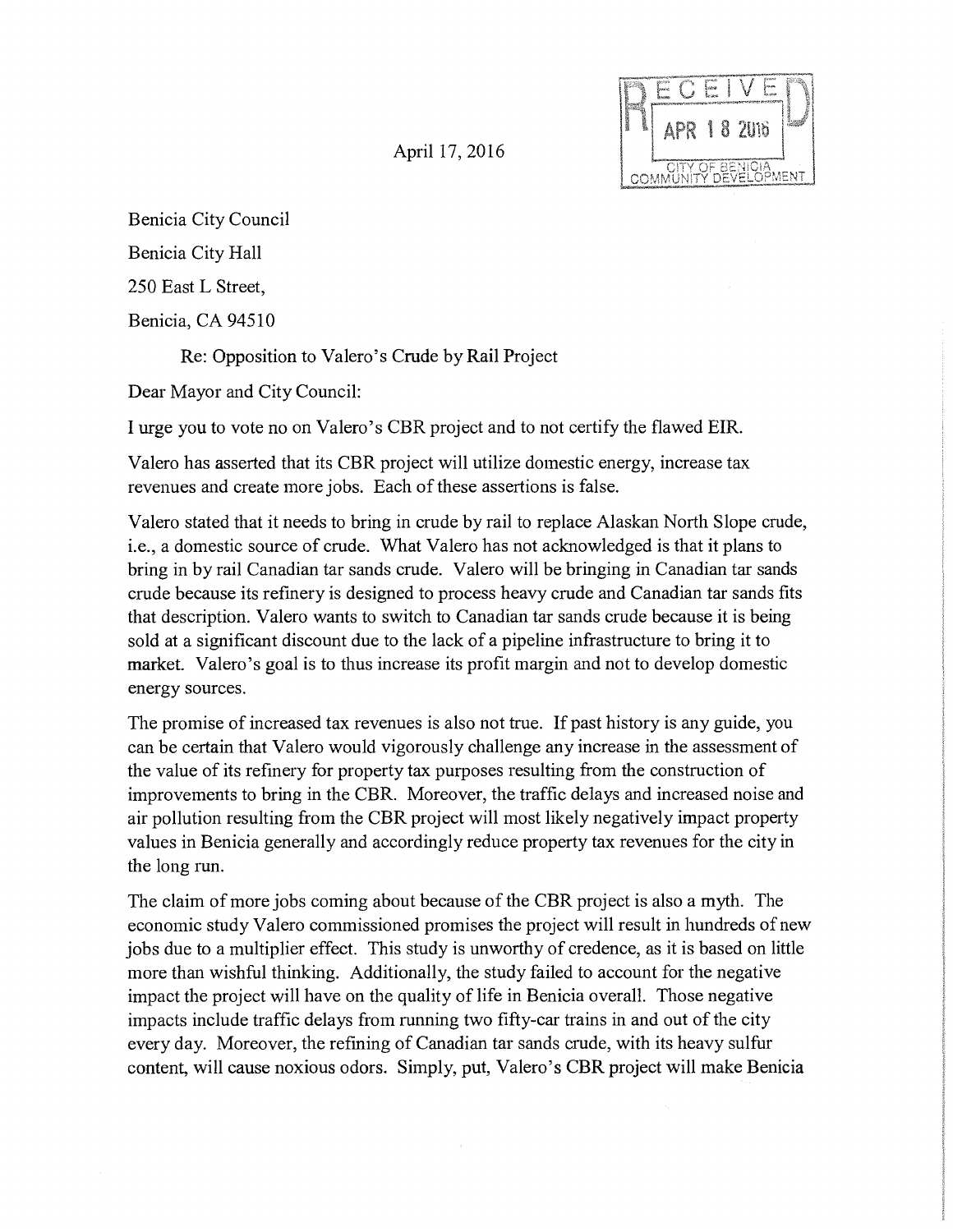a less desirable place to live, visit or work and will ultimately hurt the city's economy as well.

Besides these concerns, the CBR project will put at risk the lives of all those who live anywhere near the rail lines on which the highly explosive crude will be shipped. It will likely introduce additional carcinogens into the atmosphere of our city. Finally, by bringing in Canadian tar sands crude, it will cause increased greenhouse gas emissions.

Importing Canadian tar sands will allow development of the dirtiest source of crude oil on the planet and the one with the most adverse impact on global warming.

Dr. James Hanson, the fonner director of the NASA Goddard Institute for Space Studies, and the preeminent climate scientist in the United States, stated that if Canada is able to develop the oil in its tar sands reserves, "it will game over for the climate." *New York Times, May 9, 2012, Op-Ed; http://www.nytimes.com/2012/05/10/opinion/game-over*for-the-climate.html.

According to Dr. Hanson:

Canada's tar sands, deposits of sand saturated with bitumen, contain twice the amount of carbon dioxide emitted by global oil use in our entire history. If we were to fully exploit this new oil source, and continue to bum our conventional oil, gas and coal supplies, concentrations of carbon dioxide in the atmosphere eventually would reach levels higher than in the Pliocene era, more than 2.5 million years ago, when sea level was at least 50 feet higher than it is now. That level of heat-trapping gases would assure that the disintegration of the ice sheets would accelerate out of control. Sea levels would rise and destroy coastal cities. Global temperatures would become intolerable. Twenty to 50 percent of the planet's species would be driven to extinction. Civilization would be at risk.

To put additional context of how dire the climate change scenario is, consider these numbers derived from Bill McKibben's July 19, 2012 article in *Rolling Stone,* "Global Warming's Terrifying New Math." http://www.rollingstone.com/politics/news/globalwarmings-terrifying-new-math-20120719.html. The consensus among climate scientists is that to avoid the worst catastrophes resulting from climate change, global temperature increases have to be kept below 2 degrees Celsius (3.6 degrees Fahrenheit). To have a reasonable hope of staying below that target, the world can only add 565 gigatons of carbon dioxide to the atmosphere prior to midcentury. However, the proven current oil, gas and coal reserves in the portfolios of the fossil fuel companies total nearly 2,800 gigatons of carbon. In sum, if we are to stay below the 2 degree target, nearly 80% of the proven fossil fuels will have to remain in the ground.